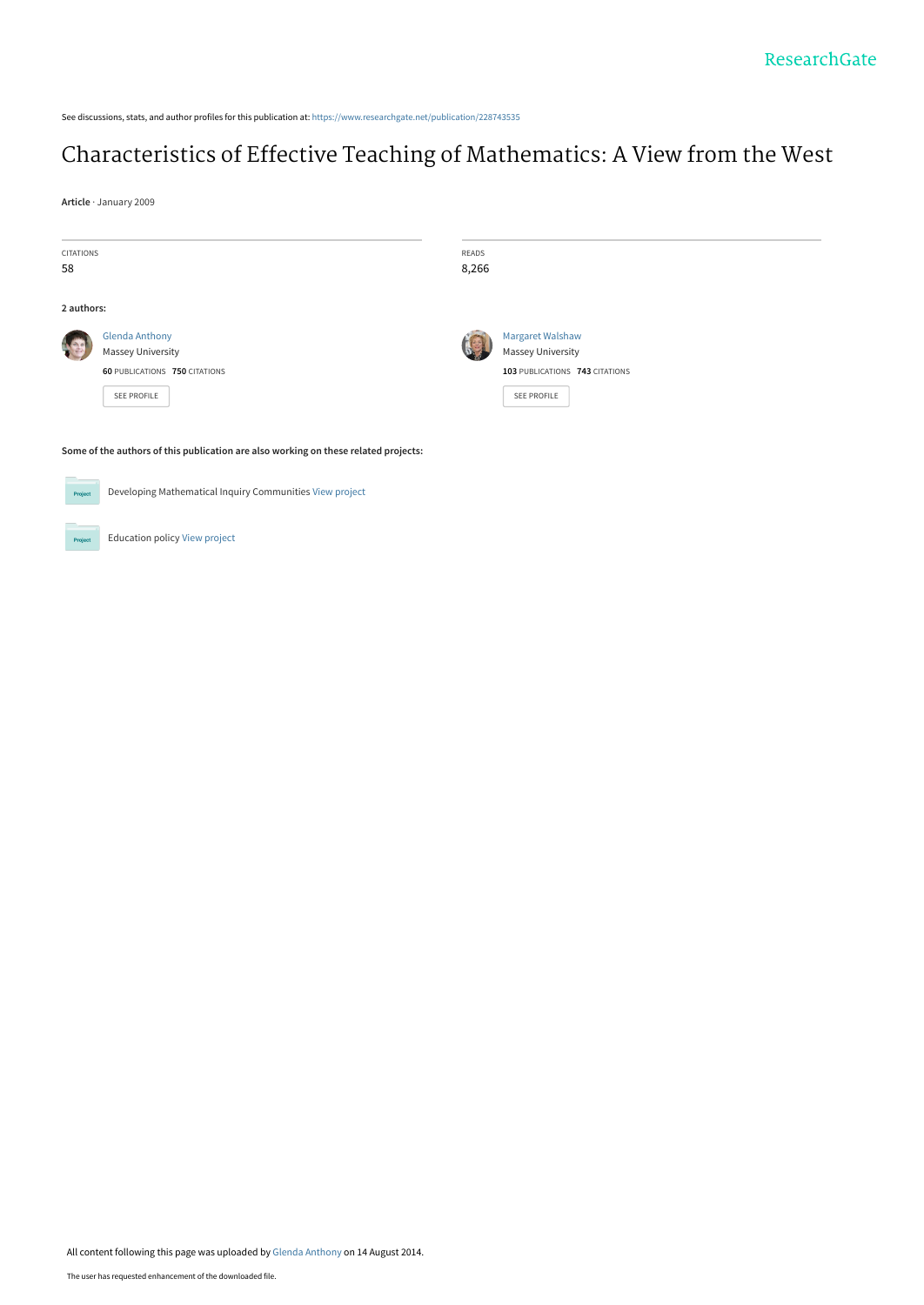# **Characteristics of Effective Teaching of Mathematics: A View from the West**

#### **Glenda Anthony and Margaret Walshaw**

*Massey University, New Zealand*

*Worldwide, policy makers are placing increasing demands on schools and their teachers to use effective research-informed practices. In New Zealand a collaborative knowledge building strategy—The Iterative Best Evidence Synthesis Program—has been implemented at policy level. Drawing on findings from the mathematics Best Evidence Synthesis Iteration, and more recent research studies, this paper offers ten principles of effective pedagogical approaches that facilitate learning for diverse learners. In examining the links between pedagogical practices and a range of social and academic student outcomes we draw on the histories, cultures, language, and practices for the New Zealand context and comparable international contexts.* 

*Key words*: mathematics pedagogy, effective teaching, community of learners, tasks, discourse, teacher knowledge.

Mathematics, it is widely understood, plays a key role in shaping how individuals deal with the various spheres of private, social, and civil life. Yet today, as in the past, many students struggle with mathematics and become disaffected as they continually confront obstacles to engagement. In order to break this pattern it is imperative, therefore, that we understand what effective mathematics teaching looks like. Many have looked to research to seek evidence about what kinds of pedagogical practices contribute to desirable student outcomes (see government funded reports by, for example, Anthony & Walshaw, 2007; Doig, McCrae, & Rowe, 2003; Ingvarson, Beavis, Bishop, Peck, & Ellsworth, 2004; National Mathematics Advisory Panel, 2008). Hiebert and Grouws (2007), in their synthesis of international research, have argued for a more detailed, richer, and coherent knowledge base to inform policy and practice.

In a response to Hiebert and Grouws, we present findings from recent research syntheses (Anthony & Walshaw, 2007; 2008), complemented by evidence from recent international studies (e.g., Lester, 2007; Martin, 2007).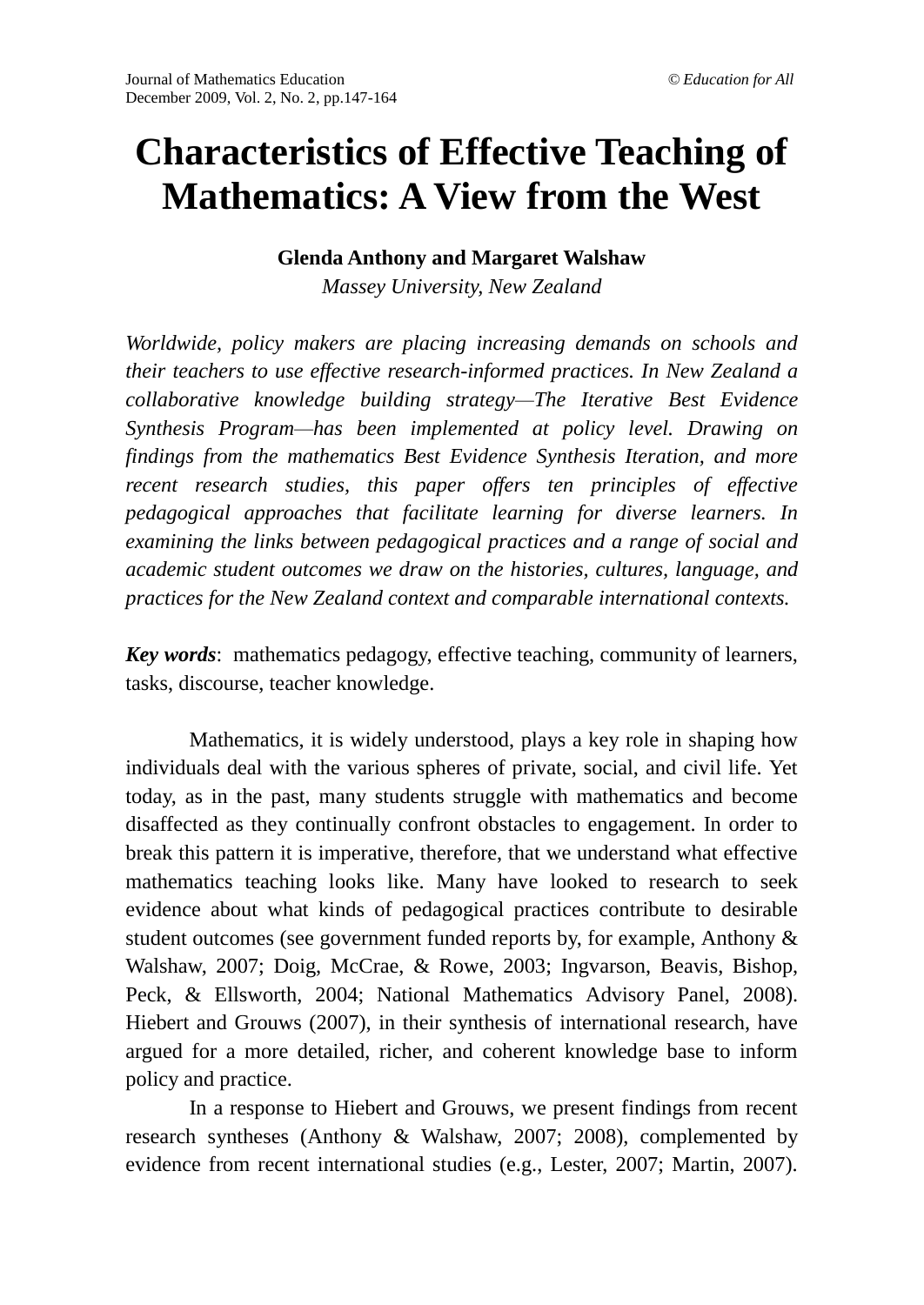Collectively, these reviews are closely aligned with recent mathematics initiatives within western education systems that shift teaching and learning away from a traditional emphasis on learning rules for manipulating symbols. Initiatives like Principles and Standards for School Mathematics (PSSM) (National Council of Teachers of Mathematics, 2000) focus on developing communities of practice in which students are actively engaged with mathematics.

Effective pedagogy within such communities is at the heart of this paper. We ask: What does research tell us about the characteristics of effective pedagogy in the west? From our investigations that have helped us answer that question, we have developed a set of principles that underpin the kinds of pedagogical approaches found to develop mathematical capability and disposition within an effective learning community. The ten principles of effective mathematics pedagogy should not be taken in isolation but interpreted as part of a complex web of factors that can affect student learning. They incorporate elements of practice related to the classroom community, classroom discourse, the kinds of tasks that enhance students' thinking, and the role of teacher knowledge (see Figure 1). We discuss each of these principles, in turn, in the following sections.



*Figure 1.* **Principles of effective pedagogy of mathematics**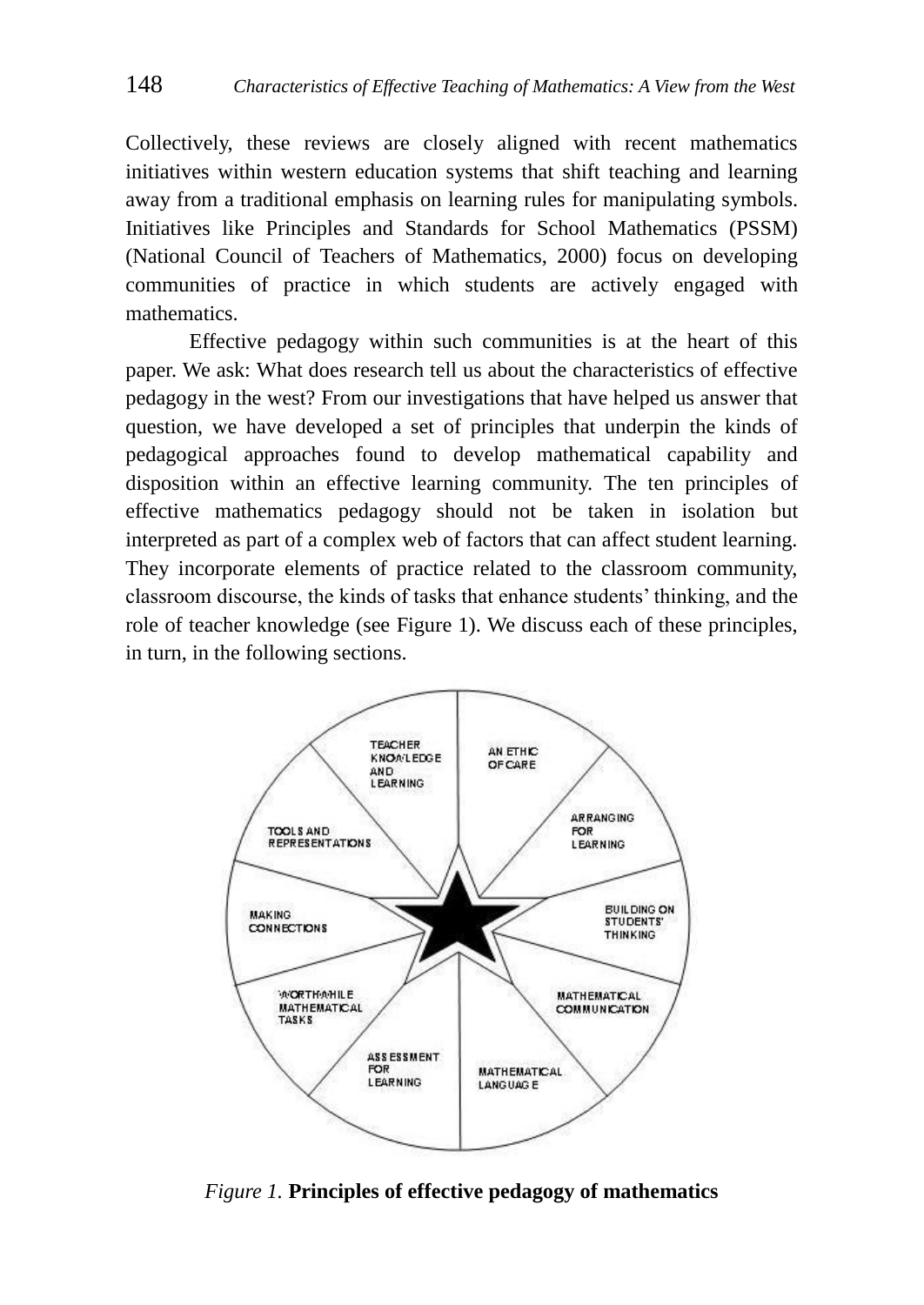The principles we have developed are based on recognition that classroom teaching is a complex activity. The classroom learning community is neither static nor linear. Rather, it is nested within an evolving network involving the school, the wider education system, and the home and local community. The idea that teaching sits within a nested system draws its inspiration from the work of post-Vygotskian activity theorists such as Davydov and Radzikhovskii (1985). The understanding of a close relationship between social processes and conceptual development also forms the basis of Lave and Wenger's (1991) well-known social practice theory, in which the notions of "a community of practice" and "the connectedness of knowing" are central features. In that theoretical framework, individual and collective knowledge emerge and evolve within the dynamics of the spaces people share and within which they participate.

In this paper our focus will be on the classroom as a community of practice. Our starting point is in the understanding that teachers who foster positive student outcomes do so through their beliefs in the rights of all students to have access to mathematics education in a broad sense understanding of the big ideas of curriculum and an appreciation of their value and application in everyday life. Additionally, we claim that effective mathematics pedagogy:

1) acknowledges that all students, irrespective of age, can develop positive mathematical identities and become powerful mathematical learners.

2) is based on interpersonal respect and sensitivity and is responsive to the multiplicity of cultural heritages, thinking processes, and realities found in everyday classrooms.

3) is focused on optimizing a range of desirable academic outcomes that include conceptual understanding, procedural fluency, strategic competence, and adaptive reasoning.

4) is committed to enhancing a range of social outcomes within the mathematics classroom that will contribute to the holistic development of students for productive citizenship.

#### **Classroom Community**

**An Ethic of Care: Caring Classroom Communities that Are Focused on Mathematics Goals Help Develop Students' Mathematical Identities and Proficiencies**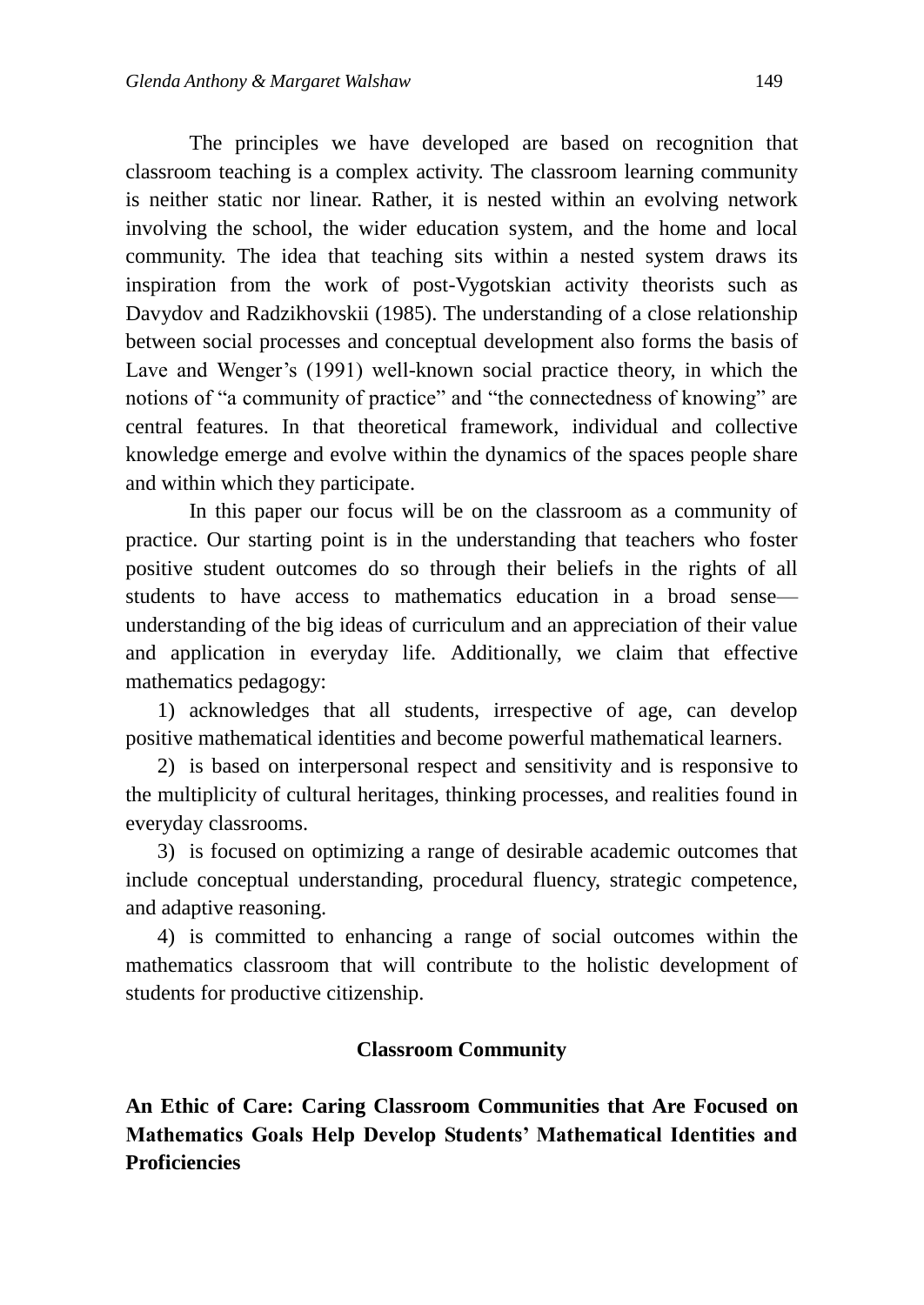From research studies we find that effective teachers facilitate learning by truly caring about their students' engagement (Noddings, 1995). They work at developing interrelationships that create spaces for students to develop their mathematical and cultural identities. They have high yet realistic expectations about enhancing students' capacity to think, reason, communicate, reflect upon and critique their own practice, and they provide students opportunities to ask why the class is doing certain things and with what effect (Watson, 2002). The relationships that develop in the classroom become a resource for developing students' mathematical competencies and identities.

Students want to learn in a 'togetherness' environment (Boaler, 2008; Ingram, 2008). Teachers can make everyone feel included by respecting and valuing the mathematics and the cultures that students bring to the classrooms. Ensuring that all students feel safe allows every student to get involved. However, it is important that the caring relationships that are developed do not encourage students to become overly dependent on their teachers. Effective teachers promote classroom relationships that allow students to think for themselves, to ask questions, and to take intellectual risks (Angier & Povey, 1999).

Everyday classroom routines play an important role in the development of students' mathematical thinking. Effective teachers make sure that all students are provided with opportunities to struggle with mathematics for themselves. For example, simply inviting students to contribute a response to a mathematical problem may not achieve anything more than cooperation from students. Teachers need to provide students with expectations and obligations concerning who might speak, when and in what form, and what listeners might do (Stipek et al., 1998).

Teachers are the most important resource for developing students' mathematical identities (Cobb  $\&$  Hodge, 2002). They influence the ways in which student's think of themselves in the classroom (Walshaw, 2004). In establishing equitable arrangements, effective teachers pay attention to the different needs that result from different home environments, different languages, and different capabilities and perspectives. The positive attitude that develops raises students' comfort level, enlarges their knowledge base, and gives them greater confidence in their capacity to learn and make sense of mathematics. Confident in their own understandings, students will be more willing to consider new ideas presented by the teacher, to consider other students' ideas and assess the validity of other approaches, and to persevere in the face of mathematical challenge.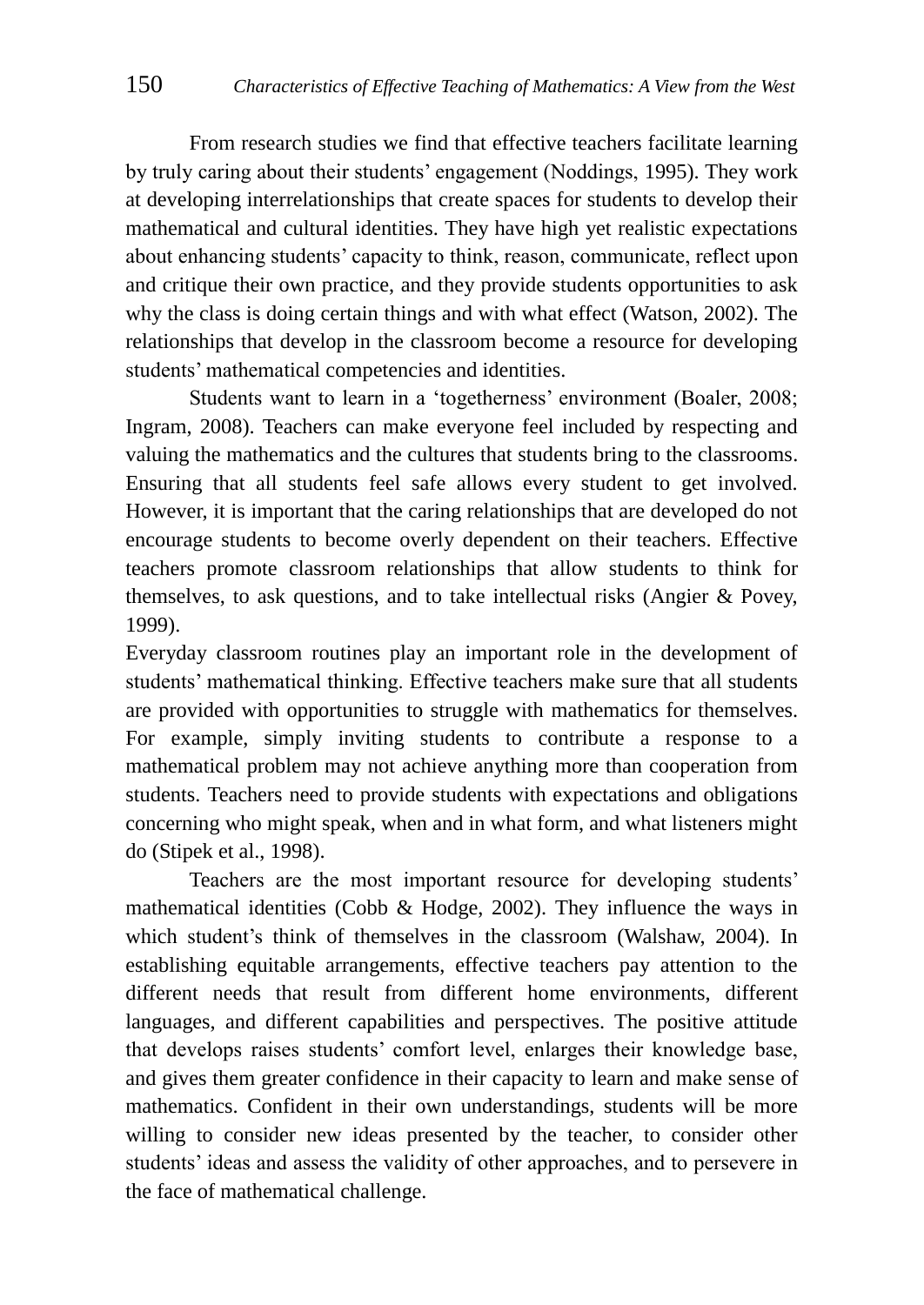## **Arranging for Learning: Effective Teachers Provide Students with Opportunities to Make Sense of Ideas both Independently and Collaboratively**

An important role of the teacher is to provide students with working arrangements that are responsive to their needs. All students need some time to think and work quietly by themselves, away from the varied and sometimes conflicting perspectives of other students (Sfard  $\&$  Keiran, 2001). At other times, partners or peers in groups can provide the context for sharing ideas and for learning with and from others. Group or partner arrangements are useful not only for enhancing engagement but also for exchanging and testing ideas and generating a higher level of thinking (Ding, Li, Piccolo, & Kulm, 2007). In supportive, small-group environments, students learn to make conjectures and learn how to engage in mathematical argumentation and validation (O'Conner & Michaels, 1996). In particular, when groups are mixed in relation to academic achievement, insights are provided at varying levels within the group, and these insights tend to enhance overall understandings However, teachers need to clarify expectations of participation and ensure that roles for participants, such as listening, writing, answering, questioning, and critically assessing, are understood and implemented (Hunter, 2008).

Whole class discussion can provide a forum for broader interpretations and an opportunity for students to clarify their understanding. It can also assist students in solving challenging problems when a solution is not initially available. Teachers have an important role to play in the discussion. Focusing attention on efficient ways of recording, they invite students to listen to and respect one another's solutions and evaluate different viewpoints. In all forms of classroom organization it is the teacher's task to listen, to monitor how often students contribute, and to keep the discussion focused. When class discussion is an integral part of an overall strategy for teaching and learning, students provide their teachers with information about what they know and what they need to learn.

Building on students' thinking: Effective teachers plan mathematics learning experiences that allow students to build on their existing proficiencies, interest, and experiences.

In planning for learning, effective teachers put students' current knowledge and interests at the centre of their instructional decision making. Informed by on-going assessment of students' competencies, including language, reading and listening skills, ability to cope with complexity, and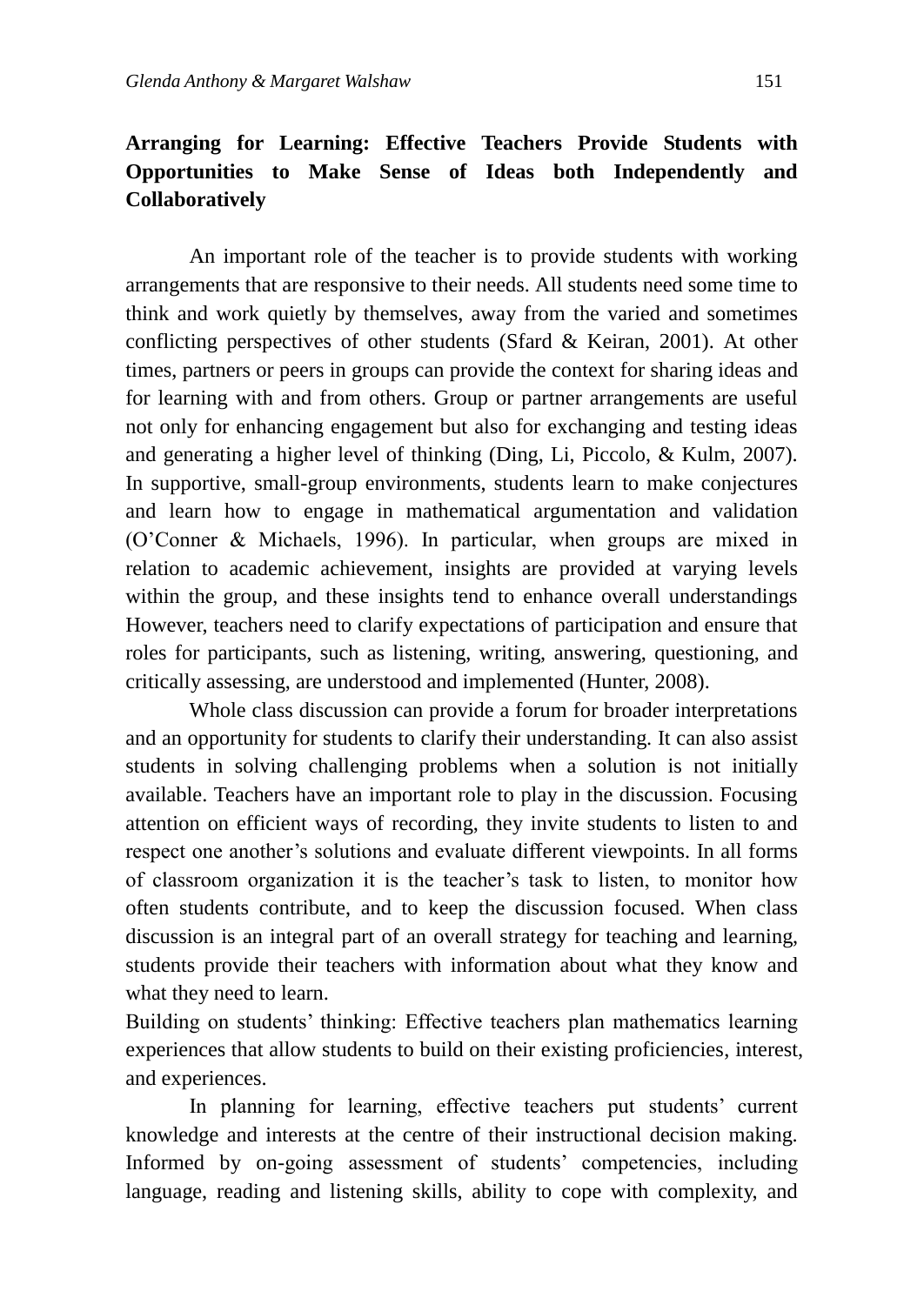mathematical reasoning, teachers adjust their instruction to meet the learning needs of their students.

With the emphasis on building on students' existing proficiencies, rather than remediating weaknesses and filling gaps in students' knowledge, effective teachers are able to be both responsive to their students and to the discipline (Carpenter, Fennema, & Franke, 1996). They understand that learners make mistakes for many reasons. Some mistakes happen because students have not taken sufficient time or care; others are the result of consistent, alternative interpretations of mathematical ideas that arise from learners' attempts to create meaning. To help students to learn from their errors, teachers organize discussions—with peers or the whole class—that focus students' attention on the known difficulties. Asking students to share a variety of interpretations or solution strategies enables learners to compare and reevaluate their ideas.

Teachers who start where students are at with their learning are also able to design appropriate levels of challenges for their students. For low-achieving students, teachers find ways to reduce the complexity of tasks without falling back on repetition and busywork and without compromising the mathematical integrity of the activity (Houssart, 2002). In order to increase the task challenge in all classrooms, effective teachers put obstacles in the way of solutions, remove some information, require the use of particular representations, or ask for generalizations (Sullivan, Mousley, & Zevenbergen, 2006).

#### **Discourse in the Classroom**

## **Mathematical Communication: Effective Teachers Facilitate Classroom Dialogue that Is Focused Towards Mathematical Argumentation**

Teaching ways of communicating mathematically demands skilful work on the teacher's part (Walshaw & Anthony, 2008). Students need to be taught how to articulate sound mathematical explanations and how to justify their solutions. Encouraging the use of oral, written and concrete representations, effective teachers model the process of explaining and justifying, guiding students into mathematical conventions. They use explicit strategies, such as telling students how they are expected to communicate (Hunter, 2005).

Teachers can also use the technique of revoicing (Forman & Ansell,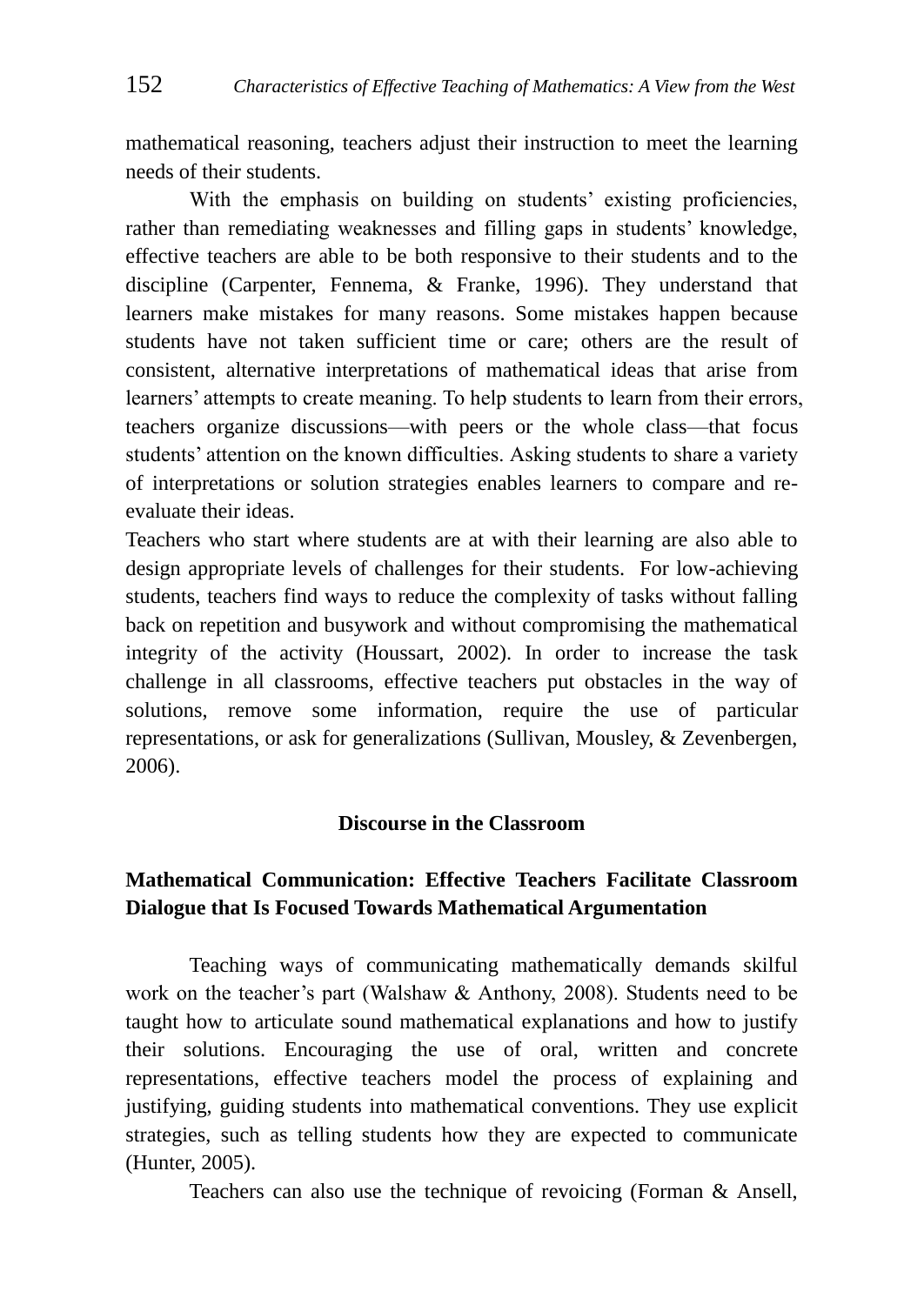2001), repeating, rephrasing, or expanding on student talk. Teachers use revoicing in many ways: (i) to highlight ideas that have come directly from students, (ii) to help the development of students' understandings implicit in those ideas, (iii) to negotiate meaning with their students, and (iv) to add new ideas, or move discussion in another direction.

When guiding students into ways of mathematical argumentation, it is important that the classroom learning community allows for disagreements and enables conflicts to be resolved (Chapin & O'Connor, 2007). Teachers' support should involve prompts for students to work more effectively together, to give reasons for their views and to offer their ideas and opinions. Students and teacher both need to listen to others' ideas and to use debate to establish common understandings. Listening attentively to student ideas helps teachers to determine when to step in and out of the discussion, when to press for understanding, when to resolve competing student claims, and when to address misunderstandings or confusion (Lobato, Clarke, & Ellis, 2005). As students' attention shifts from procedural rules to making sense of mathematics, students become less preoccupied with finding the answers and more with the thinking that leads to the answers (Fravillig, Murphy, & Fuson, 1999).

## **Mathematical Language: The Use of Mathematical Language Is Shaped When the Teacher Models Appropriate Terms and Communicates Their Meaning in a Way that Students Understand**

If students are to make sense of mathematical ideas they need an understanding of the mathematical language used in the classroom. A key task for the teacher is to foster the use, as well as the understanding, of appropriate mathematical terms and expressions. Conventional mathematical language needs to be modeled and used so that, over time, it can migrate from the teacher to the students (Runesson, 2005). Explicit language instruction and modeling takes into account students' informal understandings of the mathematical language in use. For example, words such as "less than", "more", "maybe", and "half" can have quite different meanings within a family setting. Students can also be helped in grasping the underlying meaning through the use of words or symbols with the same mathematical meaning, for example,  $x^{\prime}$ , 'multiply', and 'times'.

Teachers face particular challenges in multilingual classrooms. Words such as "absolute value", "standard deviation", and "very likely" often lack an equivalent term in the students' home language. Students find the syntax of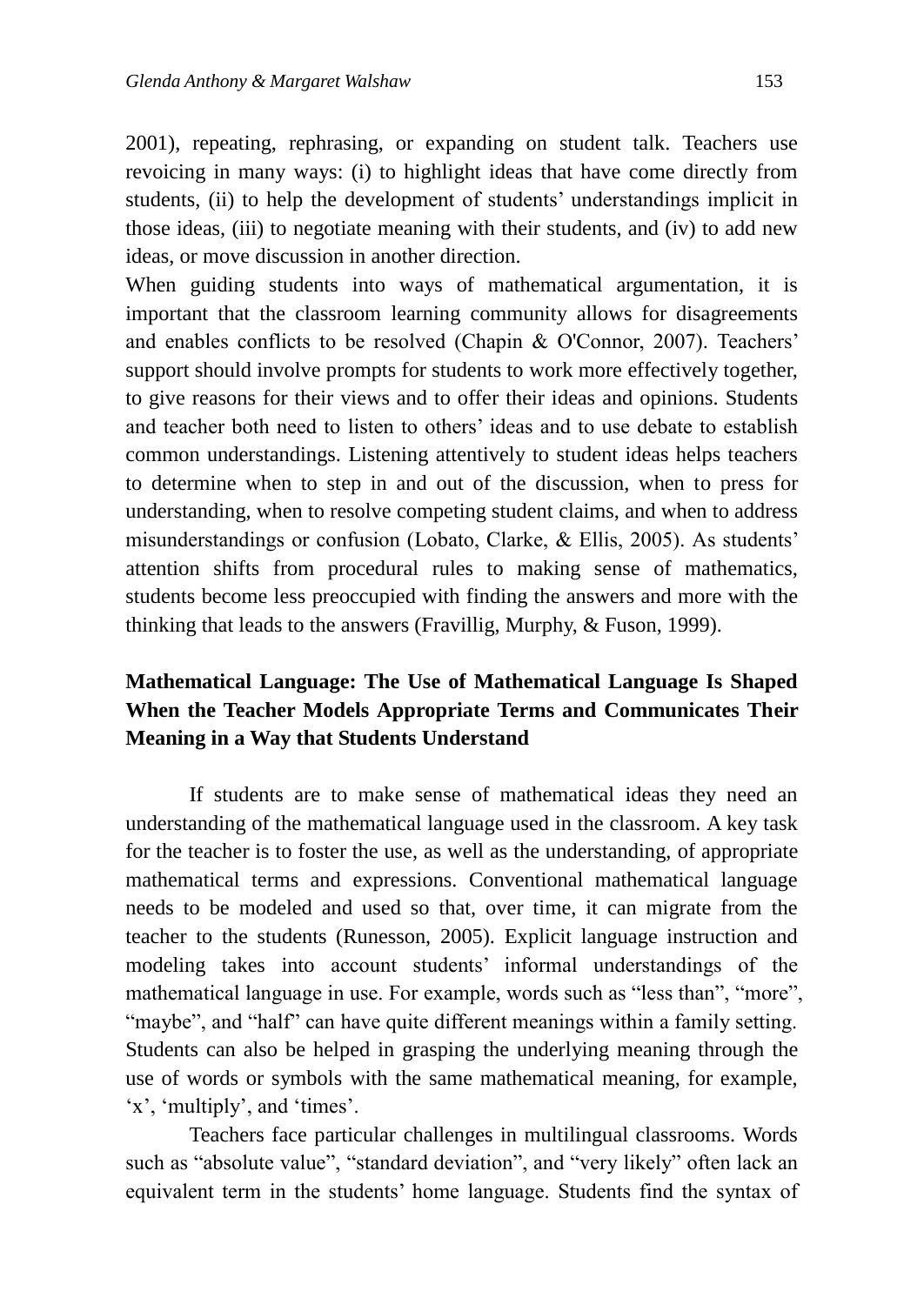mathematical discourse difficult. Prepositions, word order, logical structures, and conditionals are all particularly problematic for students. Students may also be unfamiliar with the contexts in which problems have been situated. Language (or code) switching, which involves the teacher substituting a home language word for a mathematical word, has been shown to enhance student understanding, especially when teachers are able to use it to capture the specific nuances of mathematical language (Setati & Adler, 2001).

Assessment for learning: Effective teachers use a range of assessment practices to make students' thinking visible and support students' learning.

Mathematics teachers make use of a wide range of formal and informal assessments to monitor learning progress, to diagnose learning, and to determine what can be done to improve learning. Within the everyday activities of the classroom, teachers collect information about how students learn, what they seem to know and are able to do, and what they are interested in. This information helps teachers determine whether particular activities are successful and informs decisions about what they should be doing to meet the learning needs of their students (Wiliam, 2007).

Effective teachers gather information about students by watching students as they engage in individual or group work and by talking with them. They monitor their students' understanding, notice the strategies that they prefer, and listen to the language that they use. The moment-by-moment assessment helps them make decisions about what questions to ask next, when to intervene in student activity, and how to answer questions. Classroom exchanges in the form of careful questioning provide a powerful way to assess students' current knowledge and ways of thinking (Steinberg, Empson, & Carpenter, 2004). For example, questions that have a variety of solutions, or that can be solved in more than one way, can help teachers gain insight into students' mathematical thinking and reasoning.

As well as informing the teacher, assessment for learning involves providing feedback to students. Helpful feedback explains why something is right or wrong, and describes what to do next, or describes strategies for improvement. Effective teachers also provide opportunities for their students to evaluate and assess their own work. They involve students in designing test questions, writing success criteria, writing mathematical journals, and presenting portfolios as evidence of growth in mathematics.

#### **Mathematical Tasks**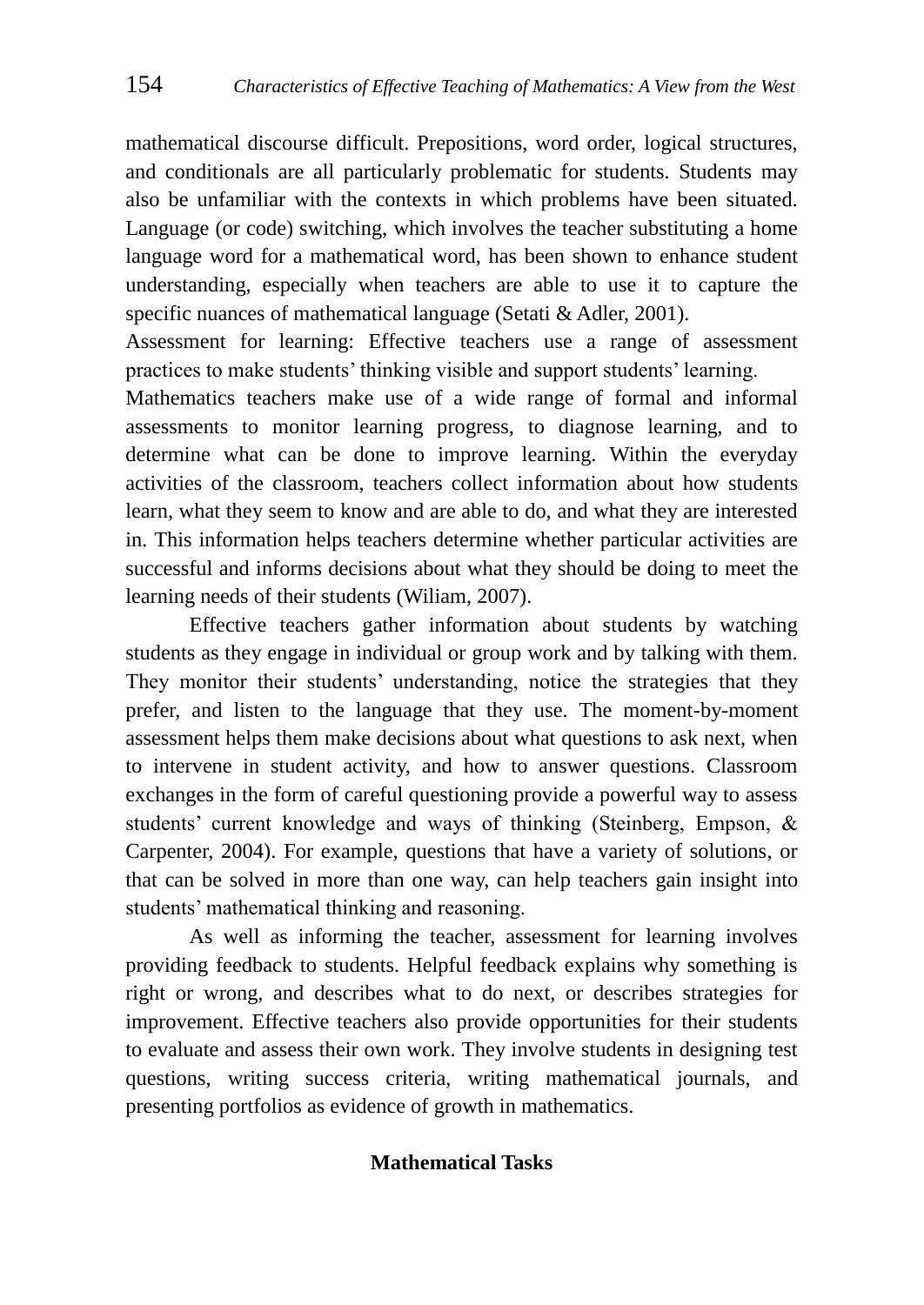## **Worthwhile Tasks: Effective Teachers Understand that Selected Tasks and Examples Influence How Students Come to View, Develop, Use, and Make Sense of Mathematics**

Tasks convey what doing mathematics is all about. By engaging in tasks, students develop ideas about the nature of mathematics and mathematics learning (Hodge, Zhao, Visnovska, & Cobb, 2007). Effective teachers take care to ensure that tasks help all students to progress in their cumulative understanding in a particular domain and engage in high-level mathematical thinking (Henningsen & Stein, 1997).

By posing tasks and learning experiences that allow students to do original thinking about important mathematical concepts and relationships, teachers help learners to develop proficient ways of doing, and learning about mathematics (Ainley, Pratt, & Hansen, 2006). Tasks should involve more than practicing taught algorithms; they should provide opportunities for students to struggle with important mathematical ideas. Posing tasks of an appropriate level of mathematical challenge fosters students' development and use of an increasingly sophisticated range of mathematical thinking and reasoning activities (Watson & De Geest, 2005).

Working with open-ended and modeling tasks, in particular, provides students with opportunities not just to apply mathematics but also to learn new mathematics through engagement in a range of problem-solving strategies. Essential skill development can also be part of 'doing' mathematics problems. For example, learning about perimeter and area provides opportunities to practice multiplication and fractions computations. Modeling activities challenge students to make sense of both the contexts and the mathematics embedded in the tasks (English, 2006; Galbraith, Stilman, Brown, & Edwards, 2007). When working with real life complex systems, students learn that doing mathematics involves more than simply producing right answers; applying mathematics in everyday settings helps students learn about the value of mathematics in society and its contributions to other disciplines.

## **Making Connections: Effective Teachers Support Students to Create Connections, between Different Ways of Solving Problems, between Mathematical Topics, and between Mathematics and Everyday Experiences**

Students need to develop understandings of how a concept or skill is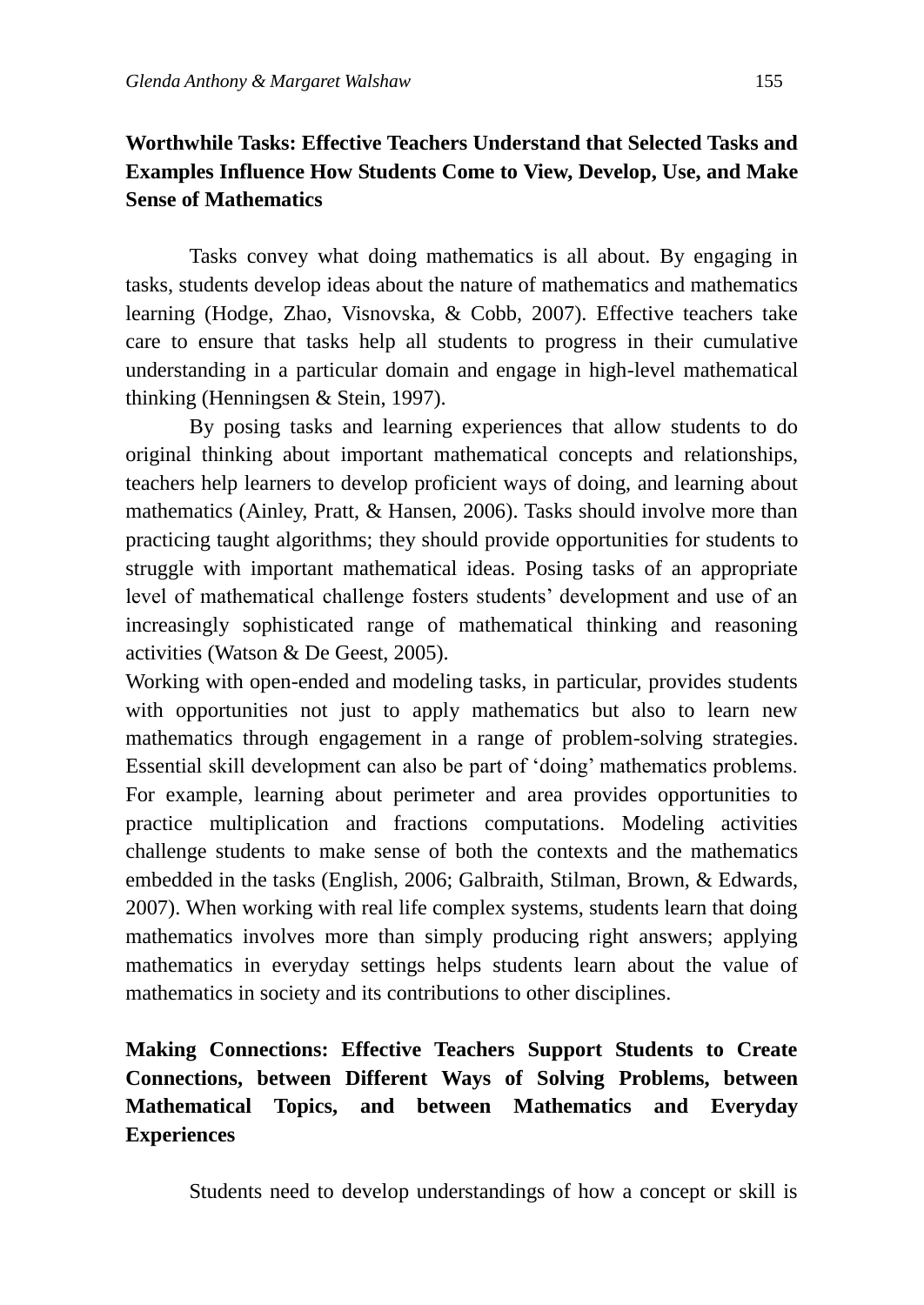connected in multiple ways to other mathematical ideas (Askew, Brown, Rhodes, Johnson, & Wiliam, 1997). Effective teachers support students to make connections by providing them with opportunities to engage in complex tasks and by setting expectations that they explain their thinking and solution strategies and that they listen to the thinking of others (Anghileri, 2006). Teachers can assist students to make connections by using carefully sequenced examples, including examples of students' own solution strategies, to illustrate key mathematical ideas (Watson & Mason, 2006). By progressively introducing modifications that build on students' existing understanding, teachers can emphasize the links between different ideas in mathematics. For example, a teacher can introduce the idea of 'doubling 6' as an alternative strategy to  $6$  add  $6$ .

Making connections across mathematical topics is important for developing conceptual understanding. For example, the topics of fractions, decimals, percentages, and proportions, while learning areas in their own right, can usefully be linked through exploration of differing representations (e.g., ½  $= 50\%$ ) or through problems involving everyday contexts (e.g., determining fuel costs for a car trip).

Teachers can also help students to make connections to real experiences. When students find they can use mathematics as a tool for solving significant problems in their everyday lives, they begin to view the subject as relevant and interesting.

## **Tools and Representations: Effective Teachers Carefully Select Tools and Representations to Provide Support for Students' Thinking.**

Effective teachers draw on a range of representations and tools to support learners' mathematical development. Tools to support and extend mathematical reasoning and sense-making come in many forms including the number system itself, algebraic symbolism, graphs, diagrams, models, equations, notations, images, analogies, metaphors, stories, textbooks, and technology.

Teachers have a critical role to play in ensuring that tools are used effectively to support students to organize their mathematical reasoning and support their sense-making (Blanton & Kaput, 2005). Providing students access to multiple representations helps them to develop conceptual and computational flexibility. Using an appropriate model, learners can think through a problem, or test ideas. Care is needed, however, particularly when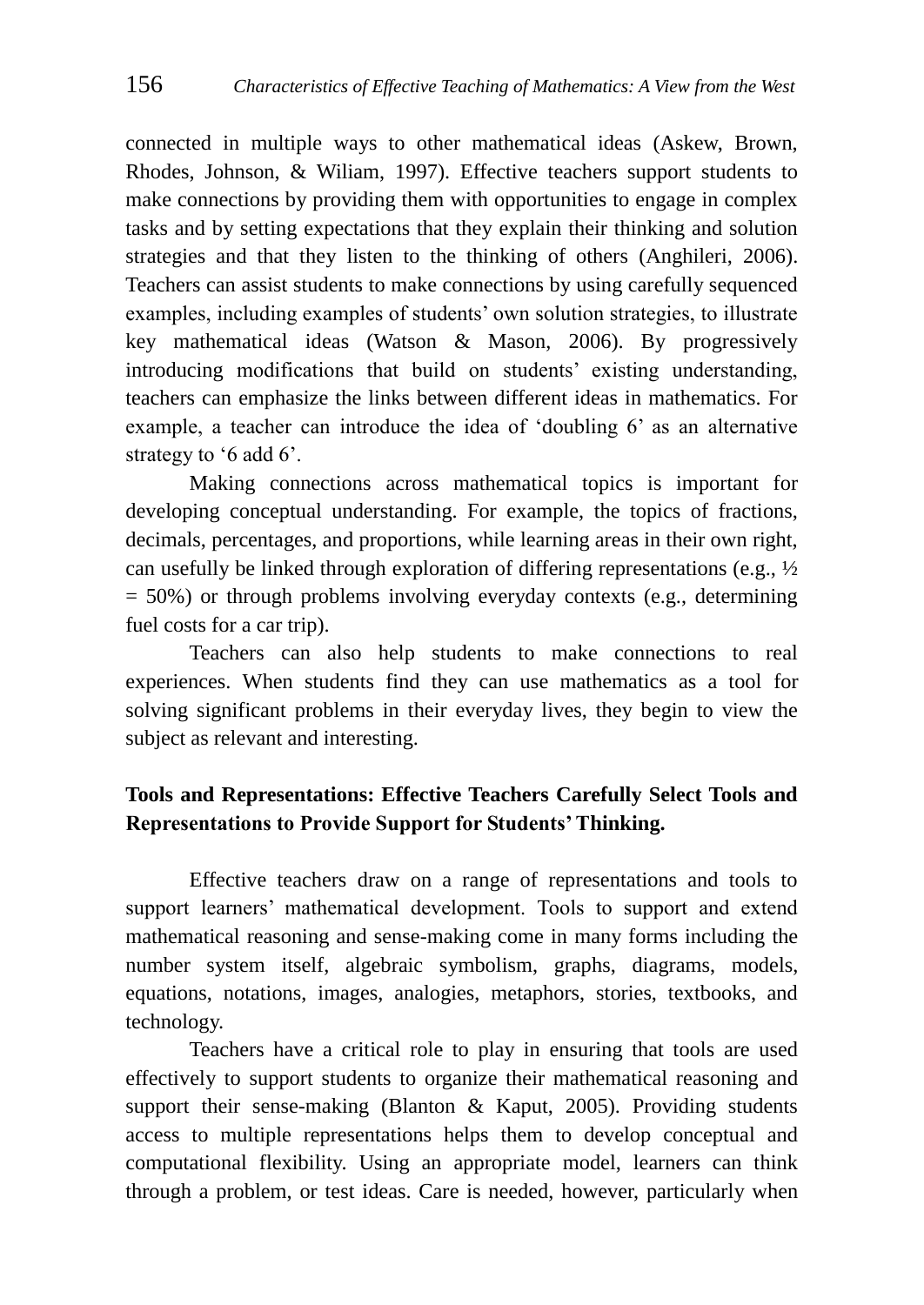using pre-designed concrete materials (e.g., number lines, tens-frames), to ensure that all students are able to make sense of the materials in the mathematically intended way.

Tools are helpful in communicating ideas that are otherwise difficult to talk about or write about. Teachers and students can use representations, such as stories, pictures, symbols, concrete objects, and virtual manipulatives, to assist in communicating their thinking to others. As well as ready-made tools, effective teachers acknowledge the value of students generating and using their own representations, but it an invented notation, or a graphical, pictorial, tabular, or geometric representation. For example, young children frequently create their own pictorial representations to tell stories before using the more formal graphical tools that are fundamental to the statistics curriculum (Chick, Pfannkuch, & Watson, 2005).

An increasing array of new technological tools is available for use in the mathematics classroom. In addition to calculator and computer applications, new technologies include presentation technologies (e.g., the interactive whiteboard (Zevenbergen & Lerman, 2008), digital and mobile technologies, and the Internet. These dynamic graphical, numerical, and visual technological applications provide new opportunities for teachers and students to interact, represent, and explore mathematical concepts.

Teachers must be knowledgeable decision makers in determining when and how technology is used to support learning (Thomas & Chinnappan, 2008). Effective teachers take time to share the decision making about technology-based approaches with their students. They require students to monitor their own underuse or overuse of technology. With guidance from teachers, technology can support independent inquiry and shared knowledge building.

#### **Teacher Learning and Knowledge**

## **Teacher knowledge: Effective Teachers Develop and Use Sound Knowledge to Initiate Learning and to Act Responsively towards the Mathematical Needs of All Their Students**

How teachers organize classroom instruction is very much dependent on what they know and believe about mathematics and on what they understand about mathematics teaching and learning. Sound content knowledge enables teachers to represent mathematics as a coherent and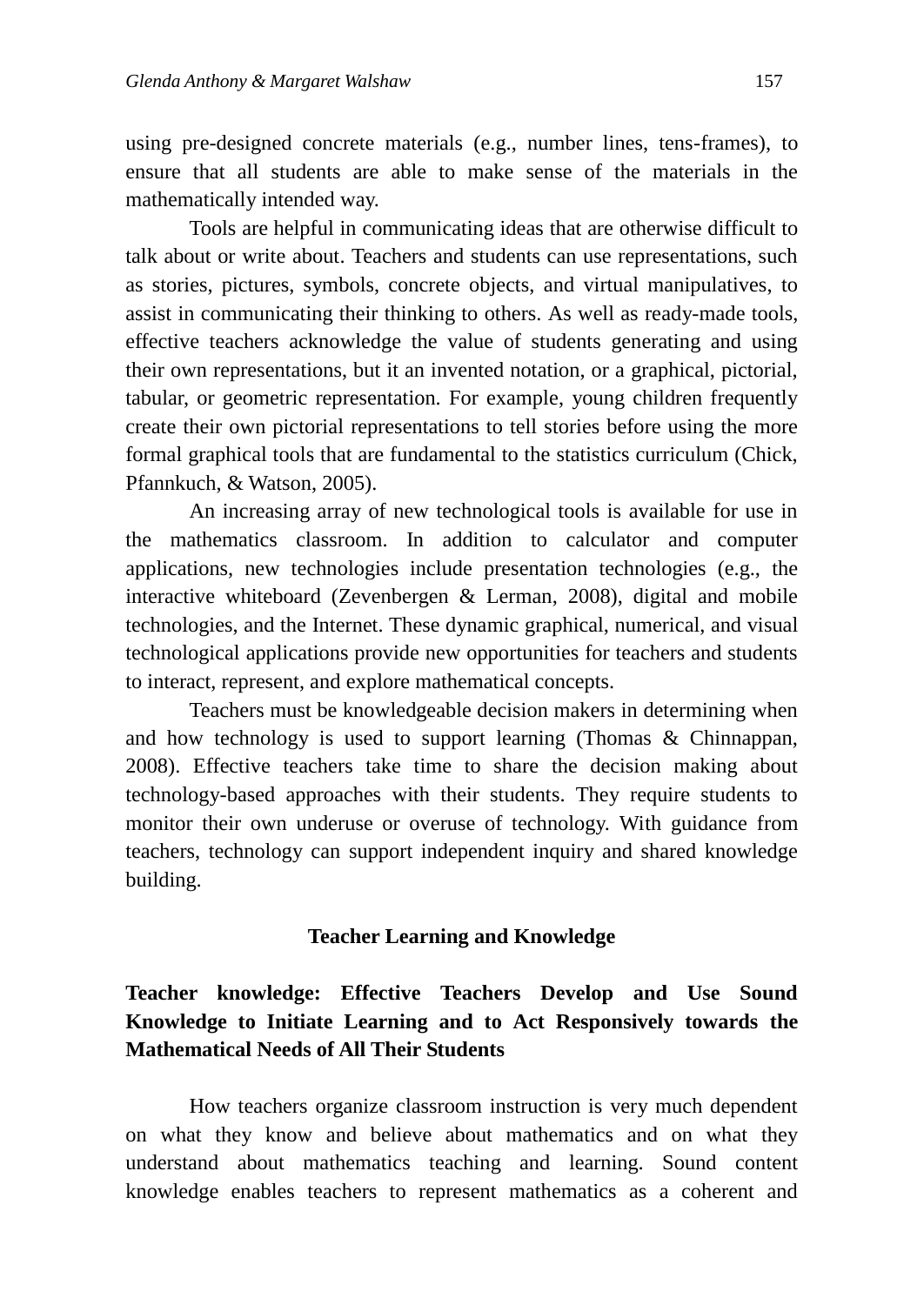connected system (Ball & Bass, 2000). When their knowledge is robust, teachers are able to assess their students' current level of mathematical understanding. They use their knowledge to make key decisions concerning mathematical tasks, classroom resources, talk, and actions that feed into or arise out of the learning process.

No matter how good their teaching intentions, teachers must work out how they can best help their students grasp core mathematical ideas (Hill, Rowan, & Bass, 2005). In addition to having clear ideas about how they might build students' procedural proficiency they need to know how to extend and challenge students' thinking. To do this successfully they need substantial pedagogical content knowledge and a grounded understanding of students as learners. Such teachers are aware of the possibility of students' conceptions and misconceptions. This knowledge informs teachers' on-the-spot classroom decision making. It enables more finely tuned listening and questioning, more focused and connected planning, and more insightful evaluation of student responses.

The development of teacher knowledge is greatly enhanced by efforts within the wider school community to improve teachers' own understandings of mathematics and mathematics teaching and learning (Cobb & McClain, 2001; Sherin, 2002). If teachers' knowledge is to be enhanced, it needs the material, systems, human and emotional support provided by professional development initiatives. Support and resourcing can also come from the joint efforts of other mathematics teachers within the school (Kazemi, 2008).

This paper has examined what the research says about effective teaching of mathematics within western education systems. Current research findings indicate that the nature of classroom mathematics teaching significantly affects the nature and outcome of student learning. Our conceptualization of teaching as nested within a systems network (Tower & Davis, 2002), moves us away from prescribing pedagogical practice, towards an understanding of pedagogical practice as occasioning students outcomes. In this paper we have offered important insights from research about how that occasioning might take place. Certain patterns have emerged that have enabled us to foreground ways of doing and being that mark out an effective pedagogical practice. Each aspect, of course, constitutes but one piece of evidence and must be read as accounting for one variable, amongst many, within the teaching nested system. As Hiebert and Grouws (2007) have noted, ―classrooms are filled with complex dynamics, and many factors could be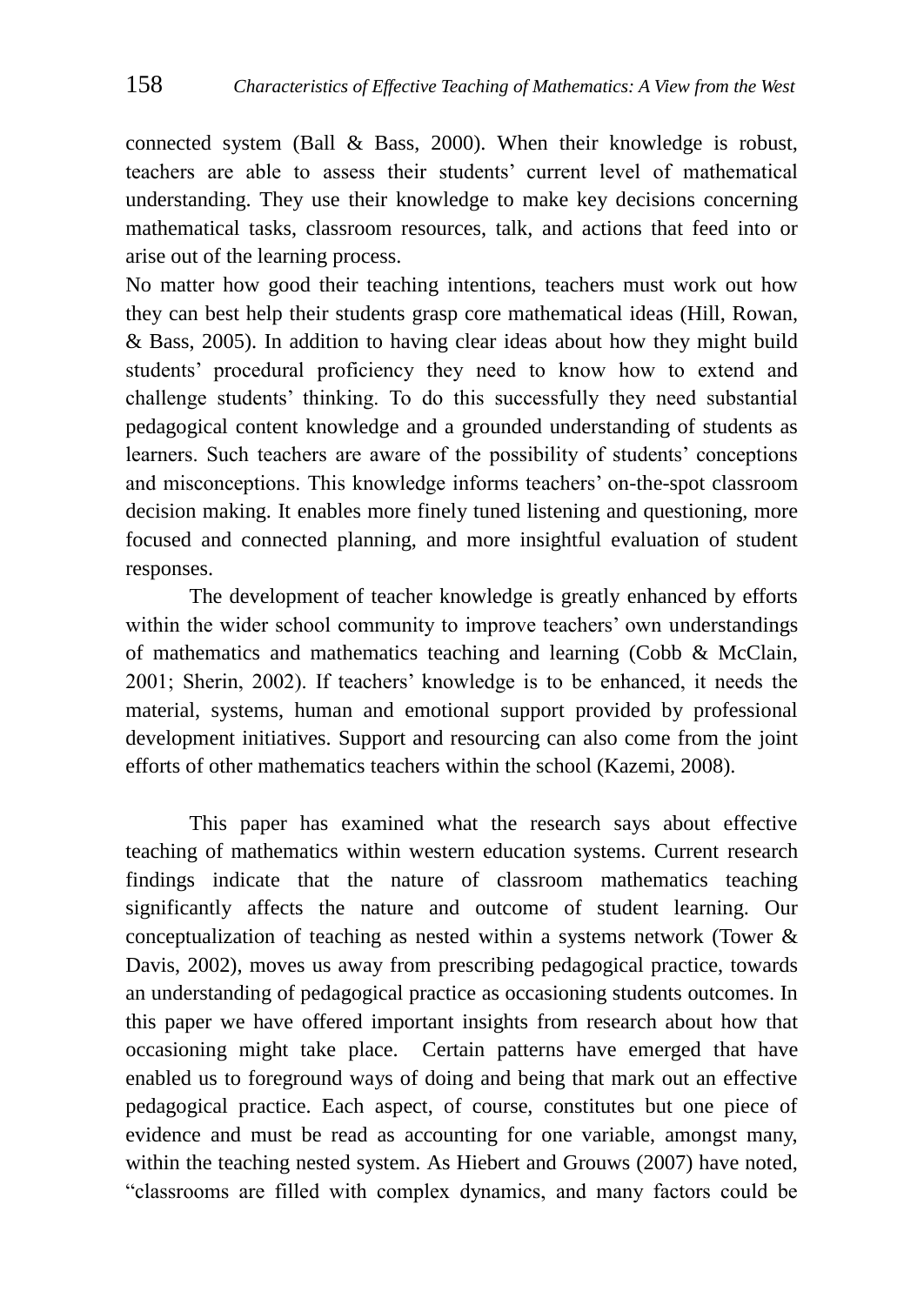responsible for increased student learning" (p. 371). Taking all the factors together has allowed us to offer our ten principles as a starting point for discussions on effective pedagogy.

Whilst the principles concern classroom pedagogical practices, we are well aware that significant improvements in student learning outcomes will require the efforts of many. Changes need to be negotiated and carried through in classrooms; in mathematics teams, departments, or faculties; and in teacher education programs. They need to be supported by resourcing. Everyone involved in mathematics education—teachers, principals, teacher educators, researchers, parents, specialist support services, school boards, and policy makers, as well as students themselves—has a role to play in enhancing students' mathematical proficiency. Schools, communities, and nations need to ensure that their teachers have the knowledge, skills, resourcing, and incentives to provide students with the very best possible learning opportunities. In this way, every student will be able to enhance their mathematical proficiency. In this way, too, every student has the opportunity to enhance their view of themselves as a powerful mathematics learner.

#### **References**

- Ainley, J., Pratt, D., & Hansen, A. (2006). Connecting engagement and focus in pedagogic task design. *British Educational Research Journal, 32*(1), 23–38.
- Anghileri, J. (2006). Scaffolding practices that enhance mathematics learning. *Journal of Mathematics Teacher Education, 9*, 33-52.
- Angier, C., & Povey, H. (1999). One teacher and a class of school students: Their perception of the culture of their mathematics classroom and its construction. *Educational Review, 51*, 147-160.
- Anthony, G., & Walshaw, M. (2007). *Effective pedagogy in mathematics/pāngarau: Best evidence synthesis iteration [BES]*. Wellington: Ministry of Education.
- Anthony, G., & Walshaw, M. (2008). Characteristics of effective pedagogy for mathematics education. In H. Forgasz, T. Barkatsas, A. Bishop, B. Clarke, P. Sullivan, S. Keast, W. T. Seah, & S. Willis (Eds.), *Research in mathematics education in Australasia 2004-2007* (pp. 195-222). Rotterdam Netherlands: Sense.
- Askew, M., Brown, M., Rhodes, V., Johnson, D., & Wiliam, D. (1997). *Effective teachers of numeracy*. London: Kings College.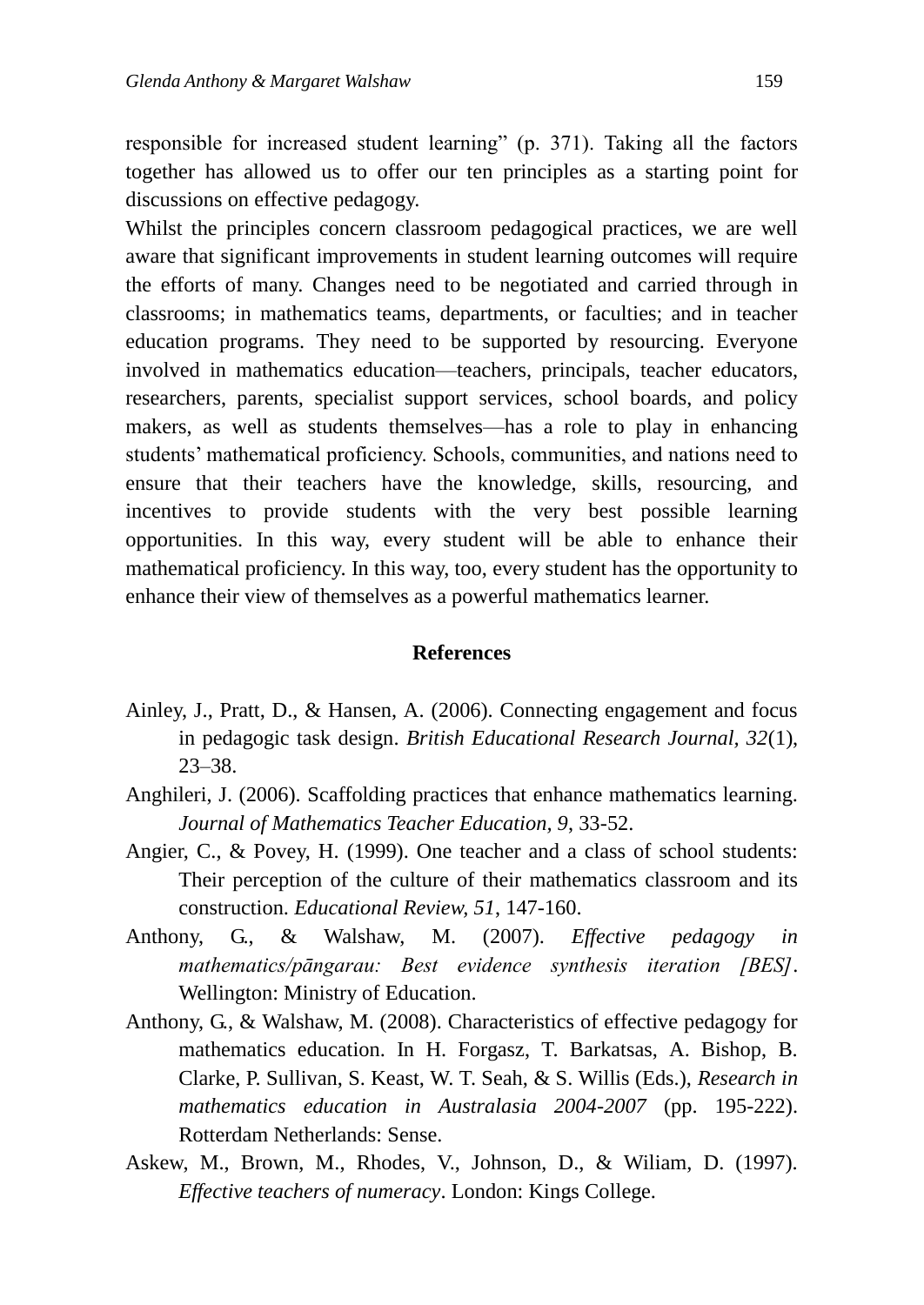- Ball, D., & Bass, H. (2000). Interweaving content and pedagogy in teaching and learning to teach: Knowing and using mathematics. In J. Boaler (Ed.), *Multiple perspectives on the teaching and learning of mathematics* (pp. 83–104). Westport, CT: Ablex.
- Blanton, M., & Kaput, J. (2005). Characterizing a classroom practice that promotes algebraic reasoning. *Journal for Research in Mathematics Education, 36*, 412-446.
- Boaler, J. (2008). Promoting 'relational equity' and high mathematics achievement through an innovative mixed-ability approach. *British Educational Research Journal, 34*, 167-194.
- Carpenter, T., Fennema, E., & Franke, M. (1996). Cognitively guided instruction: A knowledge base for reform in primary mathematics instruction. *The Elementary School Journal, 97*(1), 3-20.
- Chapin, S. H., & O'Connor, C. (2007). Academically productive talk: Supporting students' learning in mathematics. In W. G. Martin, M. Strutchens, & P. Elliot (Eds.), *The learning of mathematics* (pp. 113- 139). Reston VA: NCTM.
- Chick, H., Pfannkuch, M., & Watson, J. (2005). Transnumerative thinking: Finding and telling stories within data. *Curriculum Matters, 1*, 86-107.
- Cobb, P., & Hodge, L. L. (2002). A relational perspective on issues of cultural diversity and equity as they play out in the mathematics classroom. *Mathematical Thinking and Learning, 4*, 249–284.
- Cobb, P., & McClain, K. (2001). An approach for supporting teachers'' learning in social context. In F. Lin & T. Cooney (Eds.), *Making sense of mathematics teacher education* (pp. 207-231). Utrecht: Kluwer Academic Publishers.
- Davydov, V.V., & Radzikhovskii, L.A. (1985). Vygotsky's theory and the activity-oriented approach in psychology. In J.V. Wertsch (Ed.), *Culture, communication, and cognition: Vygotskian perspectives* (pp. 35-65). New York: Cambridge University Press.
- Ding, M., Li, X., Piccolo, D., & Kulm, G. (2007). Teaching interventions in cooperative learning mathematics classes. *The Journal of Educational Research, 100*, 162-175.
- Doig, B., McCrae, B., & Rowe, K. J. (2003). *A good start to numeracy: Effective numeracy strategies from research and practice in early childhood*: Australian Council of Educational Research.
- English, L. D. (2006). Mathematical modeling in the primary school: Children's construction of a consumer guide. *Educational Studies in*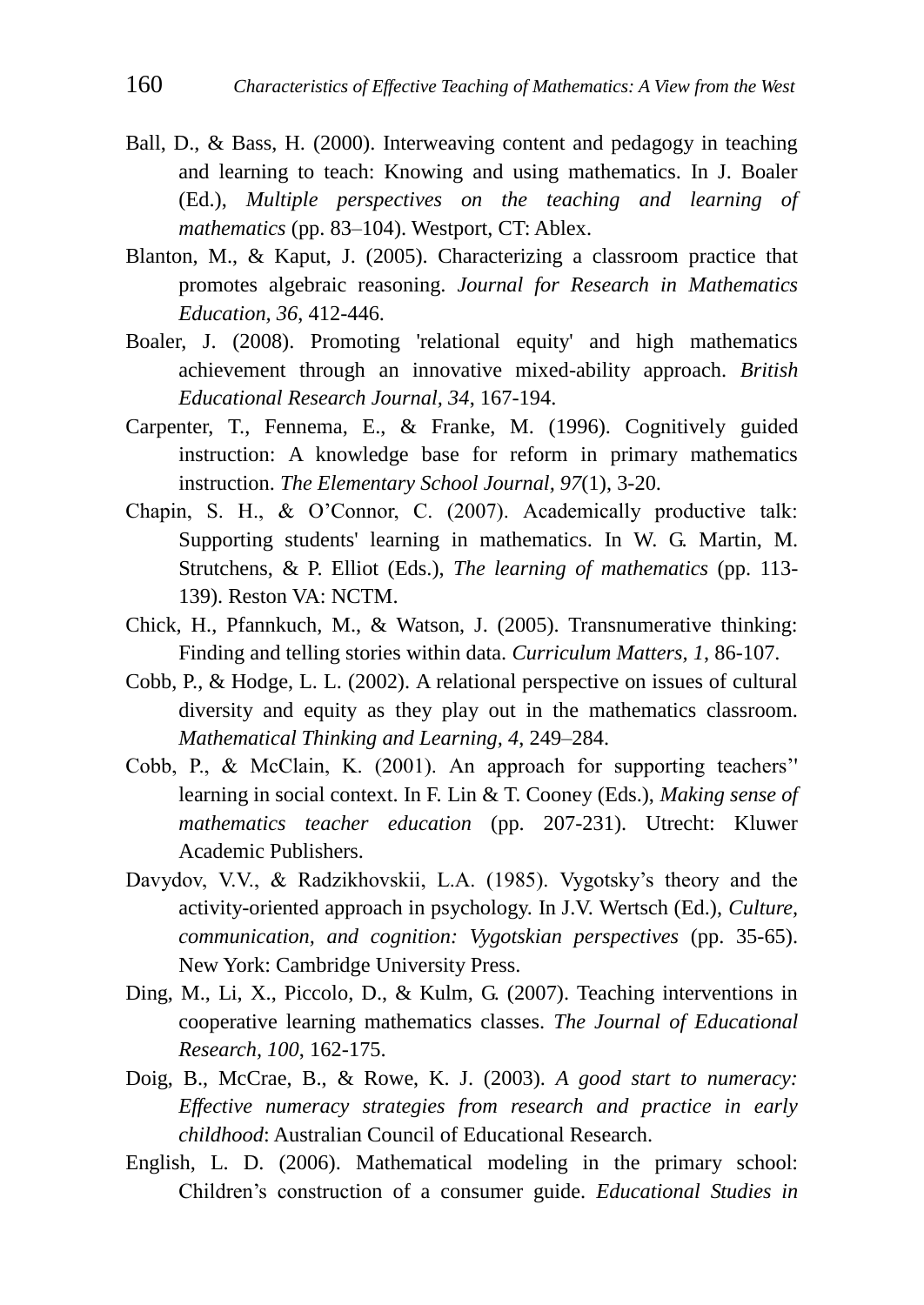*Mathematics, 63*, 303–323.

- Forman, E., & Ansell, E. (2001). The multiple voices of a mathematics classroom community. *Educational Studies in Mathematics, 46*, 114– 142.
- Fraivillig, J., Murphy, L., & Fuson, K. (1999). Advancing children's mathematical thinking in Everyday Mathematics classrooms. *Journal for Research in Mathematics Education, 30*, 148–170.
- Galbraith, P., Stillman, G., Brown, J., & Edwards, I. (2007). Facilitating middle secondary modelling competencies. In C. Haines, P. Galbraith, W. Blum, & S. Khan (Eds.), *Mathematical modeling: Education, engineering and economic* (pp. 130–140). Chichester, UK: Horwood.
- Henningsen, M., & Stein, M. (1997). Mathematical tasks and student cognition: Classroom-based factors that support and inhibit high-level mathematical thinking and reasoning. *Journal for Research in Mathematics Education, 28,* 524–549.
- Hiebert, J., & Grouws, D. A. (2007). The effects of classroom mathematics teaching on students' learning. In F. K. Lester (Ed.), *Second handbook of research on mathematics teaching and learning* (pp. 371-404). Charlotte, NC: Information Age Publishers.
- Hill, H., Rowan, B., & Ball, D. (2005). Effects of teachers' mathematical knowledge for teaching on student achievement. *American Education Research Journal, 42*, 371-406.
- Hodge, L., Zhao, Q., Visnovska, J., & Cobb, P. (2007). What does it mean for an instructional task to be effective? In J. Watson & K. Beswick (Eds.), *Mathematics: Essential research, essential practice* (Vol. 1, pp. 329– 401). Hobart: MERGA.
- Houssart, J. (2002). Simplification and repetition of mathematical tasks: A recipe for success or failure? *The Journal of Mathematical Behavior, 21(2)*, 191–202.
- Hunter, R. (2005). Reforming communication in the classroom: One teacher's journey of change. In P. Clarkson, A. Downton, D. Gronn, M. Horne, A. McDonough, R. Pierce, & A. Roche (Eds.), *Building connections: Theory, research and practice* (Proceedings of the 28th annual conference of the Mathematics Education Research Group of Australasia, Vol. 1, pp. 451-458). Melbourne: MERGA.
- Hunter, R. (2008). Facilitating communities of mathematical inquiry. In M. Goos, R. Brown, & R. Makar (Eds.), *Navigation currents and charting directions* (Proceedings of the 31st annual Mathematics Education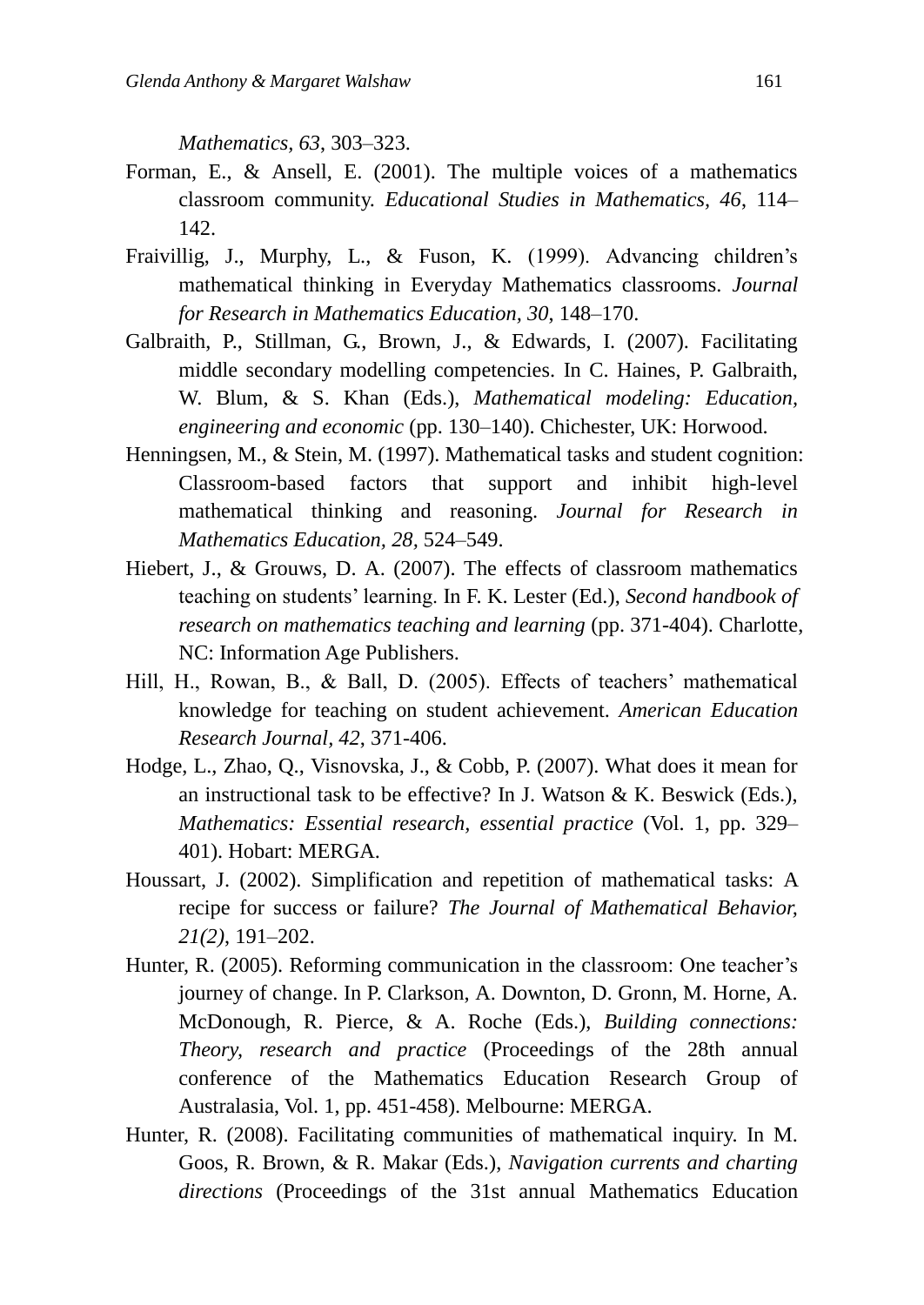Research Group of Australasia conference, Vol. 1, pp. 31-39). Brisbane Australia: MERGA.

- Ingram, N. (2008). Who a student sits near to in maths: Tension between social and mathematical identities. In M. Goos, R. Brown, & R. Makar (Eds.), *Navigation currents and charting directions* (Proceedings of the 31st annual conference of the Mathematics Education Research Group of Australasia, Vol. 1, pp. 281-286). Brisbane Australia: MERGA.
- Ingvarson, L., Beavis, A., Bishop, A., Peck, R., & Elsworth, G. (2004). *Investigation of effective mathematics teaching and learning in Australian secondary schools*. Canberra, Australian: Council for Educational Research.
- Kazemi, E. (2008). School development as a means of improving mathematics teaching and learning. In K. Krainer & T. Wood (Eds.), *Participants in mathematics teacher education* (pp. 209-230). Rotterdam Netherlands: Sense.
- Lester, F. (Ed.). (2007). *Second handbook of research on mathematics teaching and learning* (Vol. 1 & 2). Reston VA: NCTM.
- Lobato, J., Clarke, D., & Ellis, A. B. (2005). Initiating and eliciting in teaching: A reformulation of telling. *Journal for Research in Mathematics Education, 36*(2), 101–136.
- Martin, T. S. (Ed.) (2007) *Mathematics teaching today: Improving practice, improving student learning* (2nd ed.). Reston, VA: Author.
- National Council of Teachers of Mathematics (2000). *Principles and standards for school mathematics*. Reston VA: Author.
- National Research Council (2001). *Adding it up: Helping children learn mathematics*. Washington, DC: National Academy Press.
- National Mathematics Advisory Panel. (2008). *Foundations for success: The final report of the National Mathematics Advisory Panel*. Washington, DC: U.S. Department of Education.

Noddings, N. (1995). *Philosophy of education*. Oxford: Westview Press.

- O'Connor, M. C., & Michaels, S. (1996). Shifting participant frameworks: Orchestrating thinking practices in group discussion. In D. Hicks (Eds.), *Discourse, learning and schooling* (pp. 63–103). New York: Cambridge University Press.
- Runesson, U. (2005). Beyond discourse and interaction. Variation: a critical aspect for teaching and learning mathematics. *Cambridge Journal of Education, 35*(1), 69-87.
- Setati, M., & Adler, J. (2001). Code-switching in a senior primary class of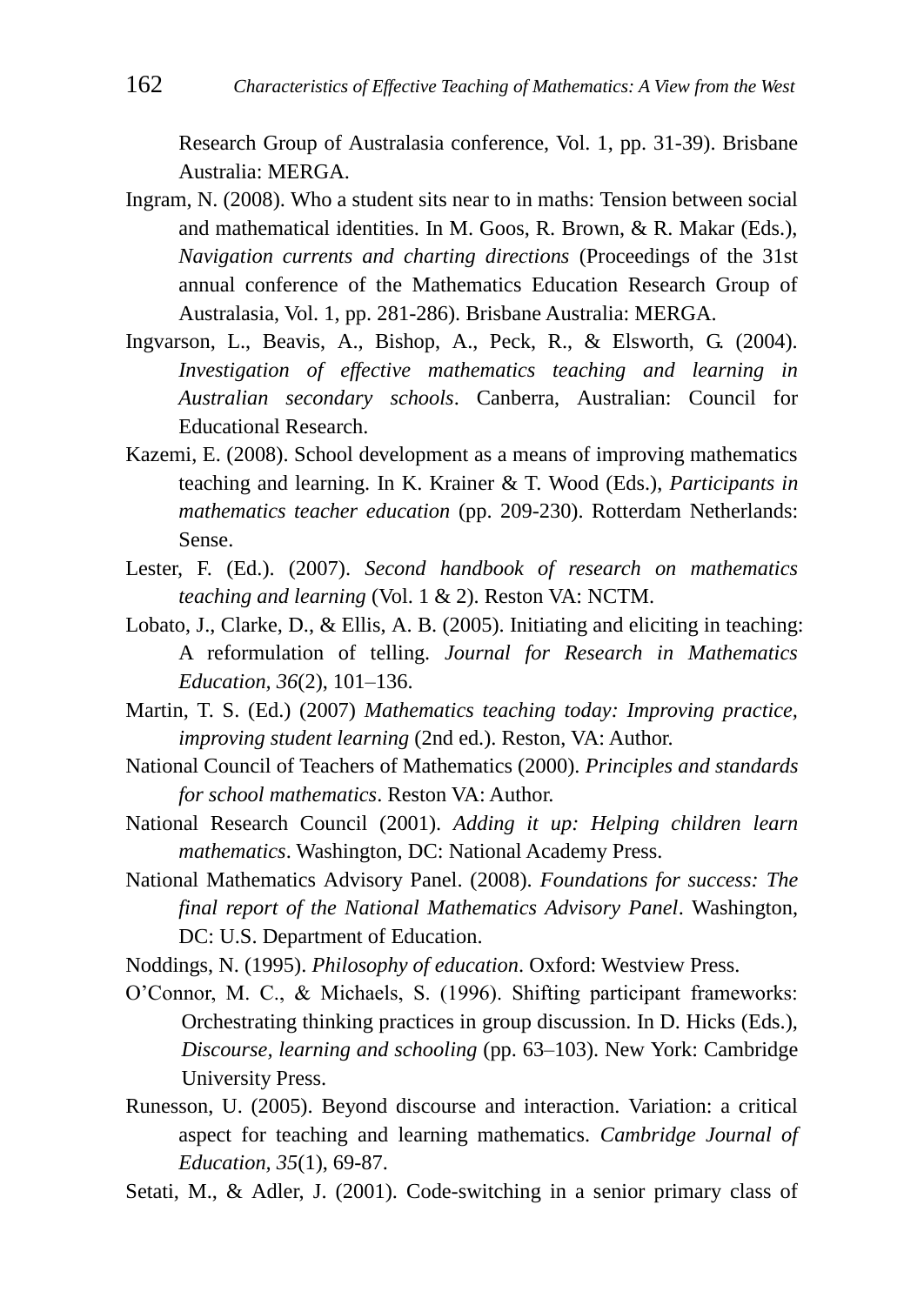secondary-language mathematics learners. *For the Learning of Mathematics, 18,* 34–42.

- Sfard, A., & Keiran, C. (2001). Cognition as communication: Rethinking learning-by-talking through multi-faceted analysis of students' mathematical interactions. *Mind, Culture, and Activity, 8*(1), 42–76.
- Sherin, M. G. (2002). When teaching becomes learning. *Cognition and instruction, 20*(2), 119–150.
- Steinberg, R. M., Empson, S. B., & Carpenter, T. P. (2004). Inquiry into children's mathematical thinking as a means to teacher change. *Journal of Mathematics Teacher Education, 7*, 237–267.
- Stipek, D., Salmon, J. M., Givvin, K. B., Kazemi, E., Saxe, G., & MacGyvers, V. L. (1998). The value (and convergence) of practices suggested by motivation research and promoted by mathematics education reformers. *Journal for Research in Mathematics Education, 29*, 465–488.
- Sullivan, P., Mousley, J., & Zevenbergen, R. (2006). Teacher actions to maximize mathematics learning opportunities in heterogeneous classrooms. *International Journal of Science and Mathematics Education, 4*(1), 117–143.
- Thomas, M., & Chinnappan, M. (2008). Teaching and learning with technology: Realizing the potential. In H. Forgasz et al. (Eds.), *Research in mathematics education in Australasia 2004–2007* (pp. 165–193). Rotterdam Netherlands: Sense.
- Towers, J., & Davies, B. (2002). Structuring occasions. *Educational Studies in Mathematics, 49*, 313-340.
- Walshaw, M. (2004). A powerful theory of active engagement. *For the Learning of Mathematics, 24*(3), 4-10.
- Walshaw, M., & Anthony, G. (2008). The role of pedagogy in classroom discourse: A review of recent research into mathematics. *Review of Educational Research, 78*, 516-551.
- Watson, A. (2002). Instances of mathematical thinking among low attaining students in an ordinary secondary classroom. *Journal of Mathematical Behavior*, 20, 461–475.
- Watson, A., & De Geest, E. (2005). Principled teaching for deep progress: Improving mathematical learning beyond methods and material. *Educational Studies in Mathematics, 58*, 209–234.
- Watson, A., & Mason, J. (2006). Seeing an exercise as a single mathematical object: Using variation to structure sense-making. *Mathematical Thinking and Learning, 8*, 91–111.